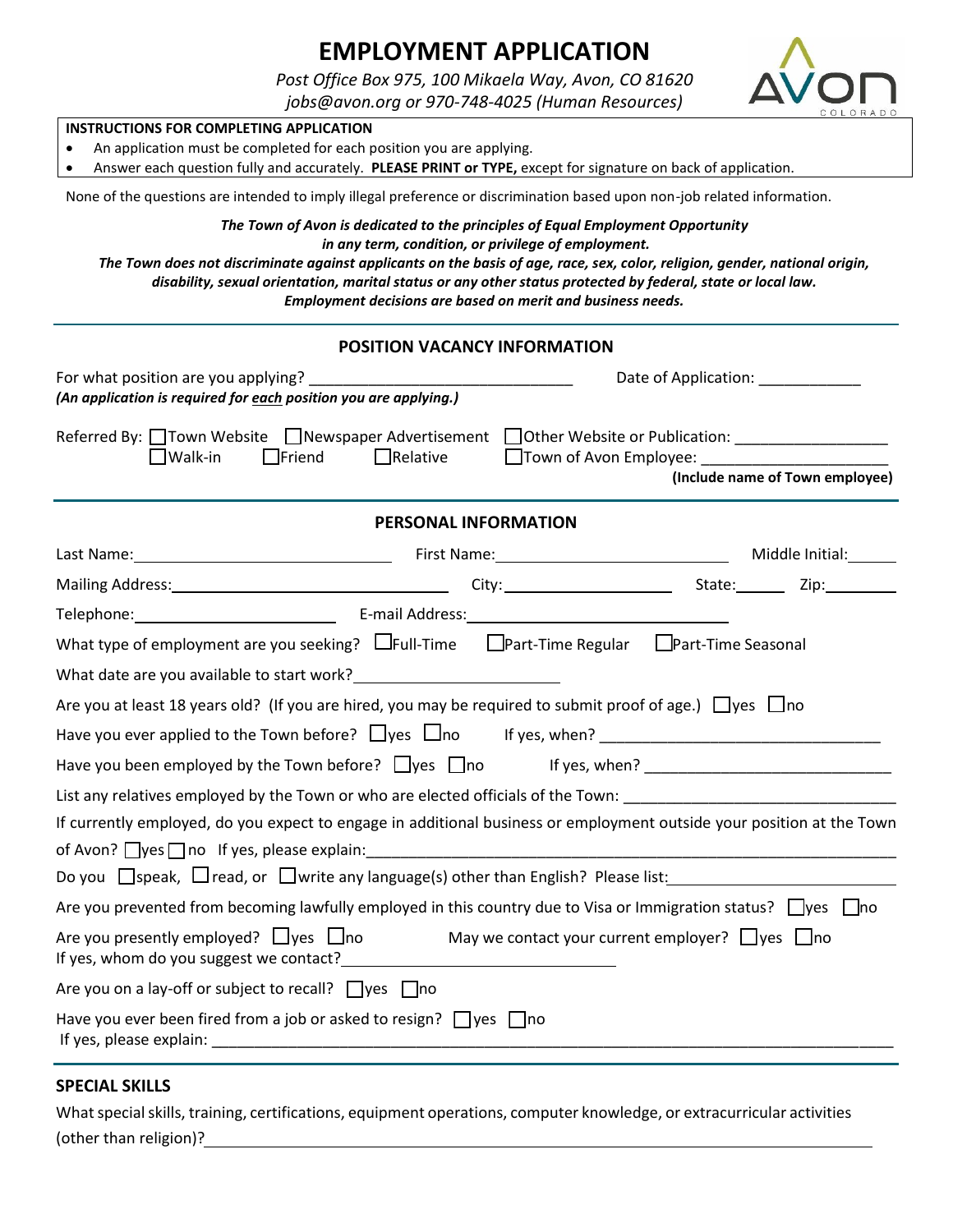|                                                                        | <b>EDUCATION</b>                                                                                                                                                                                                               |                                        |                                                 |
|------------------------------------------------------------------------|--------------------------------------------------------------------------------------------------------------------------------------------------------------------------------------------------------------------------------|----------------------------------------|-------------------------------------------------|
|                                                                        | Check highest attained: High School College/University                                                                                                                                                                         | Did you graduate? $\Box$ yes $\Box$ no |                                                 |
| <b>Schools Attended High School,</b><br><b>Colleges, Trade Schools</b> |                                                                                                                                                                                                                                | Location                               | <b>Degree or Certificate</b><br><b>Received</b> |
|                                                                        |                                                                                                                                                                                                                                |                                        |                                                 |
|                                                                        | <b>DRIVER'S LICENSE</b>                                                                                                                                                                                                        |                                        |                                                 |
| drug and alcohol testing requirements.                                 | Employees applying for positions requiring a Commercial Driver's License (CDL) will need to comply with Federal and State                                                                                                      |                                        |                                                 |
|                                                                        |                                                                                                                                                                                                                                |                                        |                                                 |
|                                                                        | State of Issue: Class: Class: Endorsements? Restrictions? Restrictions.                                                                                                                                                        |                                        |                                                 |
|                                                                        | Have you had your driver's license suspended or revoked in the last 3 years? $\Box$ yes $\Box$ no                                                                                                                              |                                        |                                                 |
|                                                                        | If yes, give details: example and a series of the series of the series of the series of the series of the series of the series of the series of the series of the series of the series of the series of the series of the seri |                                        |                                                 |
|                                                                        | <b>EMPLOYMENT EXPERIENCE</b>                                                                                                                                                                                                   |                                        |                                                 |
| Start with your present or recent job first                            |                                                                                                                                                                                                                                |                                        |                                                 |
|                                                                        |                                                                                                                                                                                                                                |                                        |                                                 |
|                                                                        |                                                                                                                                                                                                                                |                                        |                                                 |
|                                                                        | Job Title: 2000 Company Supervisor: Company Context Company Contes of Employment 2000 Company 2000 Company Company Company 2000 Company 2000 Company 2000 Company 2000 Company 2000 Company 2000 Company 2000 Company 2000 Com |                                        |                                                 |
|                                                                        |                                                                                                                                                                                                                                |                                        |                                                 |
|                                                                        |                                                                                                                                                                                                                                |                                        |                                                 |
|                                                                        |                                                                                                                                                                                                                                |                                        |                                                 |
|                                                                        | Address: 2008. 2010. [2010] City: City: 2010. [2010] State: 2010. [2010] Zip Code: 2010. [2010] 21p Code:                                                                                                                      |                                        |                                                 |
|                                                                        | Job Title: 1000 Contract Communication Communication Communication Communication Communication Communication C                                                                                                                 |                                        |                                                 |
|                                                                        |                                                                                                                                                                                                                                |                                        |                                                 |
|                                                                        | Reason for Leaving: 1999 Contract to the contract of the contract of the contract of the contract of the contract of the contract of the contract of the contract of the contract of the contract of the contract of the contr |                                        |                                                 |
|                                                                        | Name of Employer: 1990 120 Manne of Employer: 1990 120 Manne of Employer: 1990 120 Manne of Employer: 1990 120                                                                                                                 |                                        |                                                 |
|                                                                        | Address: 2008. 2010. [2010] City: City: 2010. [2010] State: 2010. [2010] Zip Code: 2010. [2010] 21p Code:                                                                                                                      |                                        |                                                 |
|                                                                        | Job Title: 2000 Company Supervisor: Company Contest Company Contest Comployment 2000 - 2000 Company Company Co                                                                                                                 |                                        |                                                 |
|                                                                        |                                                                                                                                                                                                                                |                                        |                                                 |
|                                                                        |                                                                                                                                                                                                                                |                                        |                                                 |